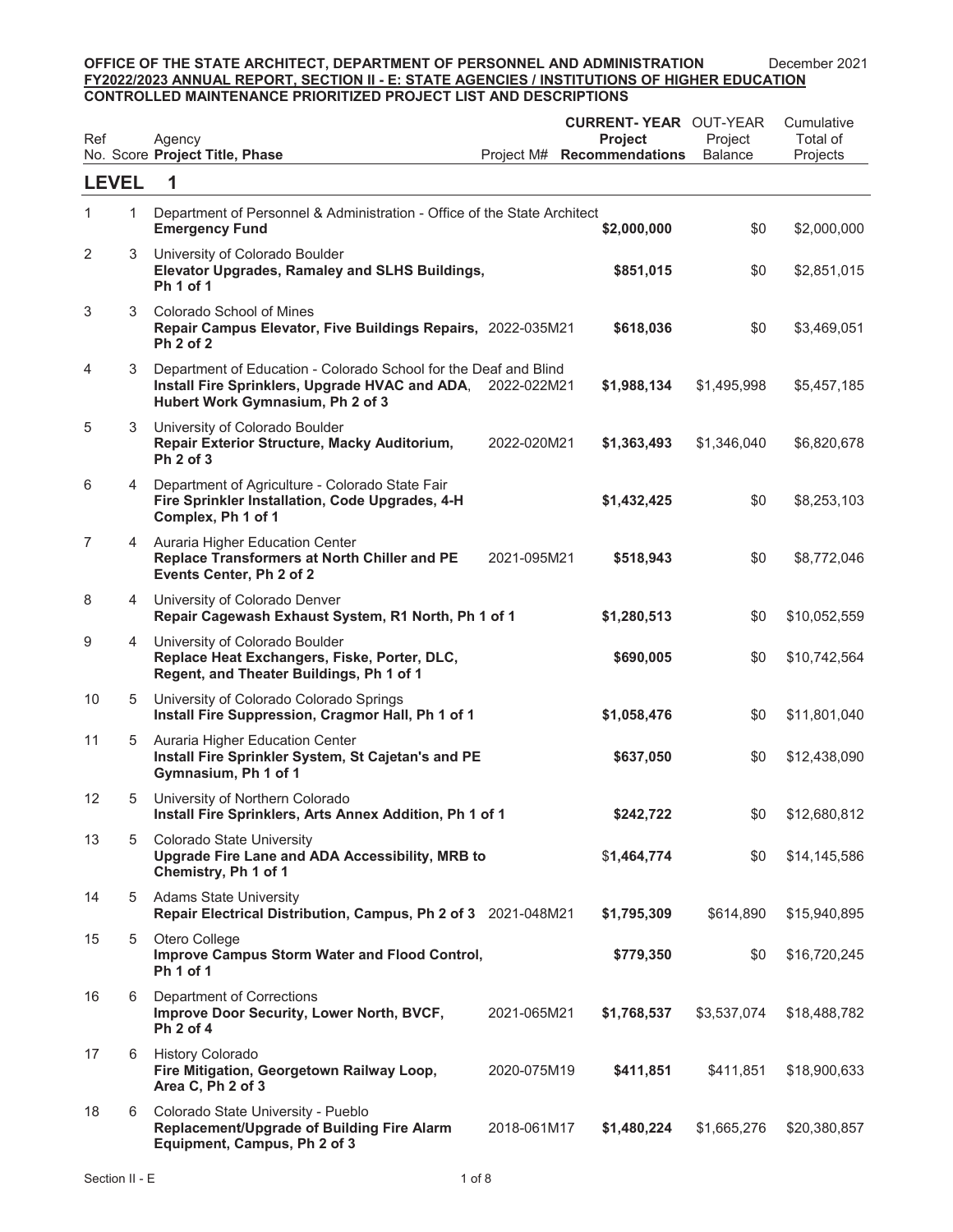| Ref |    | Agency<br>No. Score Project Title, Phase                                                                                                                    | Project M#  | <b>CURRENT-YEAR OUT-YEAR</b><br><b>Project</b><br><b>Recommendations</b> | Project<br><b>Balance</b> | Cumulative<br>Total of<br>Projects |
|-----|----|-------------------------------------------------------------------------------------------------------------------------------------------------------------|-------------|--------------------------------------------------------------------------|---------------------------|------------------------------------|
| 19  | 6  | Department of Military and Veterans Affairs<br>Fire Alarm Replacement, BAFB Aviation Readiness<br>Center (Building 1000), Ph 1 of 1                         |             | \$168,179                                                                | \$0                       | \$20,549,036                       |
| 20  | 6  | <b>Trinidad State College</b><br>Install Card Access and Update Door Hardware, Ph 1 of 1                                                                    |             | \$615,039                                                                | \$0                       | \$21,164,075                       |
| 21  | 6  | <b>Community College of Aurora</b><br><b>Campus Access and Accessibility Compliance</b><br>Upgrades, Ph 1 of 1                                              |             | \$1,710,415                                                              | \$0                       | \$22,874,490                       |
| 22  | 6  | Colorado Northwestern Community College<br><b>Upgrade Electrical Service and Install Backup</b><br>Generator, Johnson Building, Rangely Campus, Ph 1 of 1   |             | \$1,554,542                                                              | \$0                       | \$24,429,032                       |
| 23  | 6  | Department of Human Services<br>HVAC Replacement, PVYSC, MFYSC, Ph 2 of 2                                                                                   | 2019-085M21 | \$682,682                                                                | \$0                       | \$25,111,714                       |
| 24  | 8  | Office of the Governor - Office of Information Technology<br>Replace Microwave Site Towers - F Group, Ph 1 of 1                                             |             | \$1,315,802                                                              | \$0                       | \$26,427,516                       |
| 25  | 8  | Department of Human Services<br>Upgrade Interiors Group Home, Ph 2 of 3                                                                                     | 2020-109M21 | \$1,228,584                                                              | \$819,054                 | \$27,656,100                       |
| 26  | 8  | Colorado State University<br>Replace Roofs, A, D, and E Wings, Engineering<br>Building, Ph 1 of 1                                                           |             | \$1,418,851                                                              | \$0                       | \$29,074,951                       |
| 27  | 9  | Department of Corrections<br>Roof Replacement, Living Units and Support<br>Buildings, DCC, Ph 1 of 3                                                        |             | \$1,689,002                                                              | \$2,596,711               | \$30,763,953                       |
| 28  | 9  | Fort Lewis College<br>Roof Replacement, Whalen Gymnasium, Ph 1 of 1                                                                                         |             | \$1,532,694                                                              | \$0                       | \$32,296,647                       |
| 29  | 9  | Department of Education - Colorado School for the Deaf and Blind<br>Roof Replacements, West and Argo Halls,<br>Ph 2 of 2                                    | 2022-044M21 | \$689,611                                                                | \$0                       | \$32,986,258                       |
| 30  | 10 | Department of Human Services<br><b>Refurbish Secondary and Emergency Electrical</b><br>Systems, Tier 1, CMHIP, Ph 2 of 3                                    | 2020-097M21 | \$1,981,039                                                              | \$1,997,781               | \$34,967,297                       |
| 31  | 10 | University of Colorado Colorado Springs<br>Refurbish Campus Elevators, Seven Buildings,<br>Ph 2 of 3                                                        | 2019-077M21 | \$553,164                                                                | \$622,718                 | \$35,520,461                       |
| 32  | 10 | Department of Personnel & Administration - Division of Capital Assets<br>Replace Plumbing and Abate Asbestos, Centennial 2022-036M21<br>Building, Ph 2 of 2 |             | \$1,465,818                                                              | \$0                       | \$36,986,279                       |
| 33  |    | 10 Colorado School of Mines<br>Replacement of Hazardous Laboratory Exhaust, 2021-067M21<br>Fans Campus, Ph 2 of 3                                           |             | \$1,511,564                                                              | \$1,000,785               | \$38,497,843                       |
| 34  |    | 10 Auraria Higher Education Center<br>Provide ADA walkways, Curtis and Champa Streets 2021-046M21<br>and Classroom Courtyard, Ph 2 of 2                     |             | \$648,648                                                                | \$0                       | \$39,146,491                       |
| 35  |    | 10 Lamar Community College<br>Replace Pumps, Controls, Valves, Campus Irrigation<br>System, Ph 1 of 1                                                       |             | \$525,000                                                                | \$0                       | \$39,671,491                       |
| 36  |    | 10 Arapahoe Community College<br>Replace HVAC Primary Equipment, Main Building, 2020-078M19<br>Ph 3 of 3                                                    |             | \$1,473,641                                                              | \$0                       | \$41,145,132                       |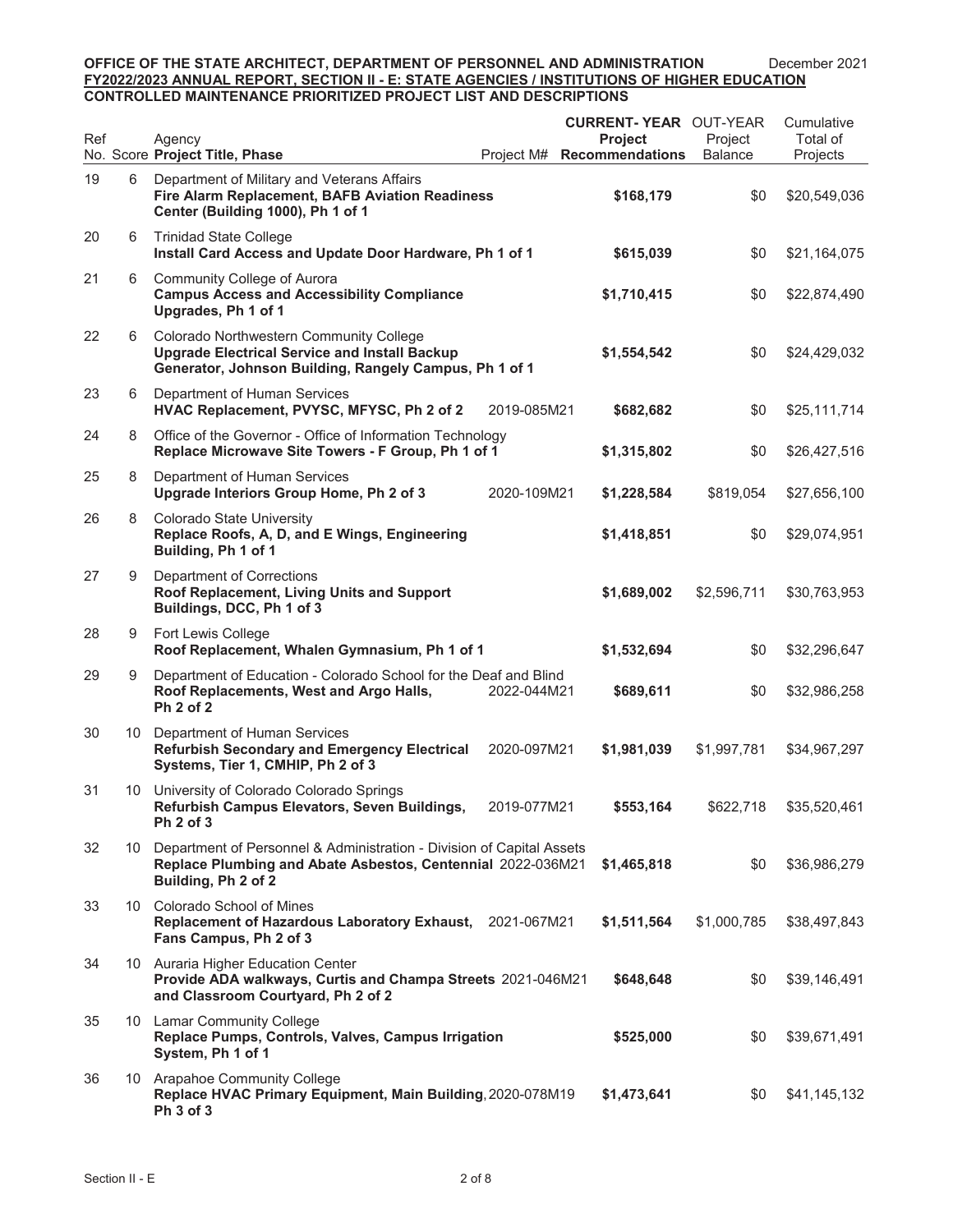| Ref |    | Agency<br>No. Score Project Title, Phase                                                                        |             | <b>CURRENT-YEAR OUT-YEAR</b><br><b>Project</b><br>Project M# Recommendations | Project<br><b>Balance</b> | Cumulative<br>Total of<br>Projects |
|-----|----|-----------------------------------------------------------------------------------------------------------------|-------------|------------------------------------------------------------------------------|---------------------------|------------------------------------|
| 37  | 10 | Department of Human Services<br><b>Replace Hydronic Valves, Southern District,</b><br><b>Ph 2 of 2</b>          | 2020-091M21 | \$1,015,351                                                                  | \$0                       | \$42,160,483                       |
| 38  |    | 10 Front Range Community College<br><b>Replace Roof Top Units, South Roof, Westminster</b><br>Campus, Ph 1 of 1 |             | \$830,000                                                                    | \$0                       | \$42,990,483                       |
| 39  | 10 | Colorado Community College System at Lowry<br>Replace Roof, Building 758, Ph 1 of 1                             |             | \$1,115,169                                                                  | \$0                       | \$44,105,652                       |
|     |    | Level 1                                                                                                         |             | Totals: \$44,105,652                                                         | \$16,108,178              |                                    |

#### **Cumulative Current-Year Project Requests: \$44,105,652**

**Cumulative Out-Year Project Balances: \$16,108,178**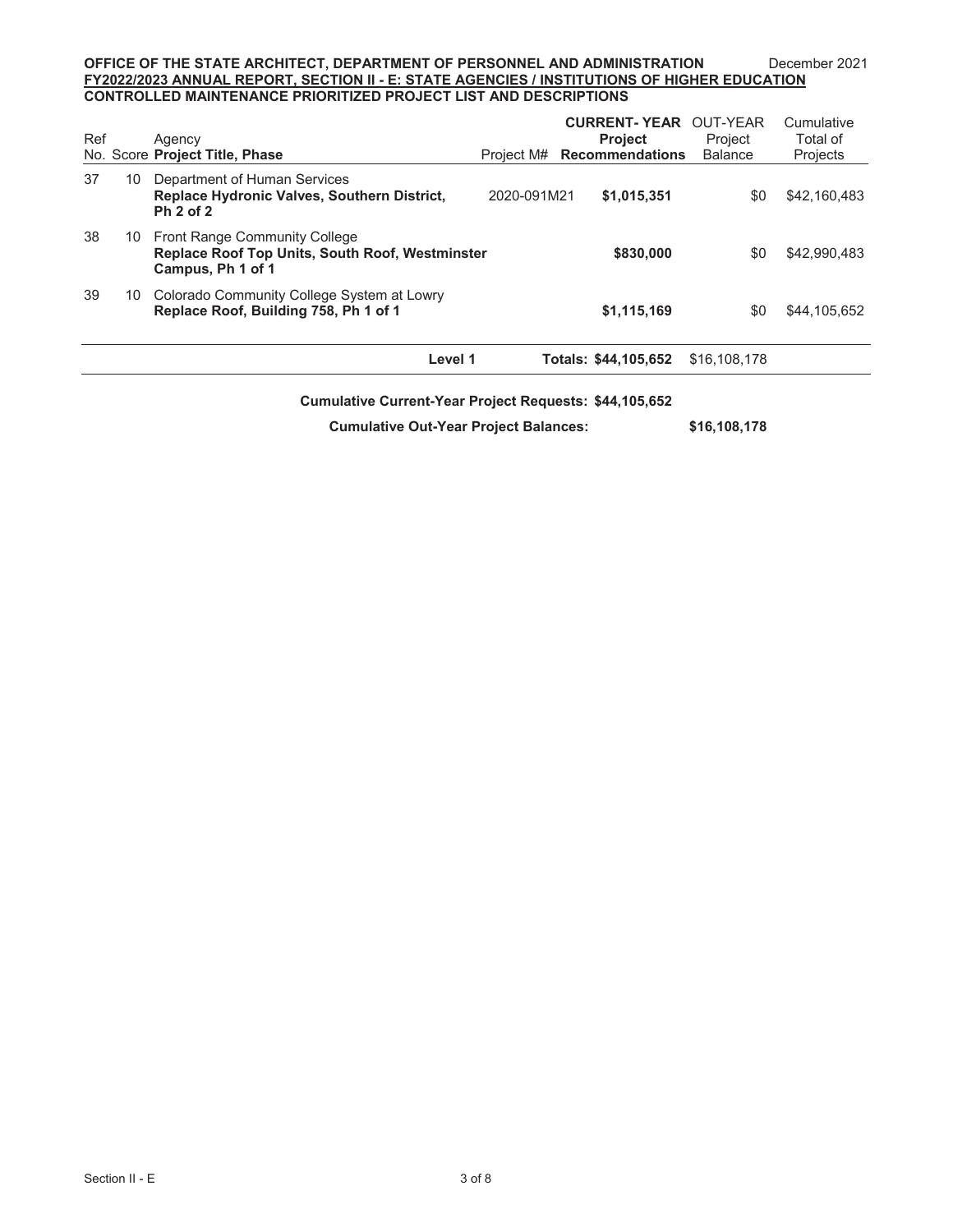| Ref |         | Agency<br>No. Score Project Title, Phase                                                                                                              | Project M#  | <b>CURRENT-YEAR OUT-YEAR</b><br><b>Project</b><br><b>Recommendations</b> | Project<br><b>Balance</b> | Cumulative<br>Total of<br>Projects |
|-----|---------|-------------------------------------------------------------------------------------------------------------------------------------------------------|-------------|--------------------------------------------------------------------------|---------------------------|------------------------------------|
|     | LEVEL 2 |                                                                                                                                                       |             |                                                                          |                           |                                    |
| 40  |         | 12 Colorado State University<br>Replace Pitkin Eastern Switchgear, Ph 1 of 1                                                                          |             | \$1,425,249                                                              | \$0                       | \$45,530,901                       |
| 41  |         | 12 Department of Local Affairs - Fort Lyon<br>Emergency Generators, Buildings 6 and 8, Ph 1 of 1                                                      |             | \$687,440                                                                | \$0                       | \$46,218,341                       |
| 42  |         | 12 Pikes Peak Community College<br>Electrical Infrastructure Improvement, Rampart<br>Range Campus, Ph 1 of 1                                          |             | \$1,115,826                                                              | \$0                       | \$47,334,167                       |
| 43  |         | 12 Arapahoe Community College<br>Fire Sprinkler System Expansion, Main Building,<br><b>Ph 1 of 1</b>                                                  |             | \$1,885,584                                                              | \$0                       | \$49,219,751                       |
| 44  |         | 12 Pueblo Community College<br>Replace Fire Suppression and Notification Panel,<br>Fremont Campus, Ph 1 of 1                                          |             | \$427,250                                                                | \$0                       | \$49,647,001                       |
| 45  |         | 12 University of Colorado Boulder<br>Exterior Structural Repair, Hale Science, Ph 1 of 3                                                              |             | \$803,551                                                                | \$2,350,632               | \$50,450,552                       |
| 46  |         | 12 Front Range Community College<br>Replace Interior Mechanical System, Blanca Peak<br>Building, Larimer Campus, Ph 1 of 1                            |             | \$1,991,000                                                              | \$0                       | \$52,441,552                       |
| 47  |         | 12 University of Colorado Denver<br>Replace Chiller, Fitzsimons Building, Ph 2 of 2                                                                   | 2021-049M21 | \$1,742,483                                                              | \$0                       | \$54,184,035                       |
| 48  |         | 12 Department of Personnel & Administration - Division of Capital Assets<br>Upgrade/Replace HVAC Systems, 690 and 700<br>Kipling Buildings, Ph 2 of 2 | 2019-087M21 | \$1,741,938                                                              | \$0                       | \$55,925,973                       |
| 49  |         | 12 Morgan Community College<br>Replace RTUs, Cottonwood, Aspen, Spruce Halls and<br>Bloedorn Center, Ph 1 of 1                                        |             | \$1,153,423                                                              | \$0                       | \$57,079,396                       |
| 50  |         | 12 Department of Public Safety<br>Repairs/Upgrades to Mechanical, Electrical Systems,<br>Ft Collins, Castle Rock, Ph 1 of 1                           |             | \$1,142,004                                                              | \$0                       | \$58,221,400                       |
| 51  |         | 12 Colorado Community College System at Lowry<br>Replace Chiller, Building 959, Ph 1 of 1                                                             |             | \$526,570                                                                | \$0                       | \$58,747,970                       |
| 52  |         | 12 Colorado Northwestern Community College<br>Repair/Replacement of Parking Lots and Adjacent<br>Sidewalks, Rangely Campus, Ph 1 of 1                 |             | \$971,078                                                                | \$0                       | \$59,719,048                       |
| 53  |         | 12 Colorado State University - Pueblo<br>Replace Campus Water Lines, Ph 3 of 3                                                                        | 2020-087M19 | \$924,495                                                                | \$0                       | \$60,643,543                       |
| 54  |         | 14 Colorado School of Mines<br>Replace Hazardous Lab Controls, GRL, Ph 1 of 2                                                                         |             | \$632,795                                                                | \$597,468                 | \$61,276,338                       |
| 55  |         | 14 Colorado State University<br>Upgraded Exterior ADA, Various Locations, Ph 1 of 1                                                                   |             | \$354,458                                                                | \$0                       | \$61,630,796                       |
| 56  |         | 14 Western Colorado University<br><b>Exterior Lighting Efficiency and Security Upgrades,</b><br>Ph <sub>1</sub> of 1                                  |             | \$1,868,581                                                              | \$0                       | \$63,499,377                       |
| 57  |         | 14 Colorado State University<br>Upgrade Foothills Underground Electric, Rampart<br>Road, Ph 1 of 1                                                    |             | \$1,995,242                                                              | \$0                       | \$65,494,619                       |
| 58  |         | 14 University of Colorado Denver<br>Improve Heating System, Building 500, Ph 3 of 5 2019-073M19                                                       |             | \$970,439                                                                | \$1,614,236               | \$66,465,058                       |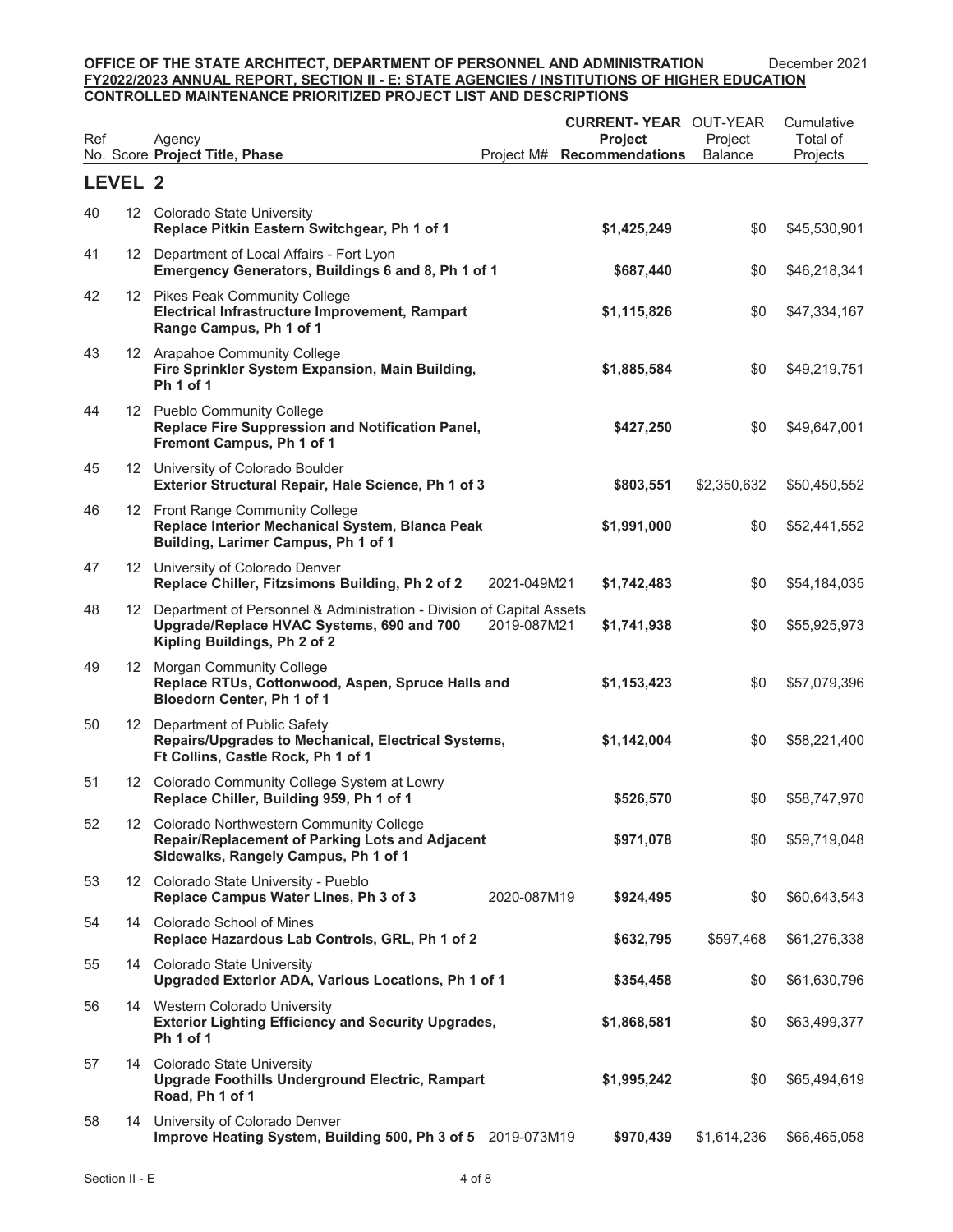| Ref |    | Agency<br>No. Score Project Title, Phase                                                                                                 | Project M#  | <b>CURRENT- YEAR OUT-YEAR</b><br><b>Project</b><br><b>Recommendations</b> | Project<br><b>Balance</b> | Cumulative<br>Total of<br>Projects |
|-----|----|------------------------------------------------------------------------------------------------------------------------------------------|-------------|---------------------------------------------------------------------------|---------------------------|------------------------------------|
| 59  |    | 14 Department of Human Services<br>Repair/Replace HVAC and Mechanical Equipment, 2019-074M21<br>ZPYSC, PYSC, SCYSC, Ph 2 of 2            |             | \$1,016,426                                                               | \$0                       | \$67,481,484                       |
| 60  |    | 14 Colorado Mesa University<br>Upgrade HVAC, BAS, and Security Systems,<br>Wubben and Health Sciences, Ph 2 of 2                         | 2022-047M21 | \$193,975                                                                 | \$0                       | \$67,675,459                       |
| 61  |    | 14 Department of Military and Veterans Affairs<br>Roof Replacement and Site Security Upgrades, Joint<br>Forces Headquarters, Ph 1 of 2   |             | \$662,985                                                                 | \$487,106                 | \$68,338,444                       |
| 62  |    | 15 University of Colorado Denver<br>Upgrade Electrical Systems, CU Denver Building, 2022-042M21<br><b>Ph 2 of 2</b>                      |             | \$1,209,056                                                               | \$0                       | \$69,547,500                       |
| 63  |    | 15 Department of Personnel & Administration - State Capitol Building<br>Replace Short Tunnel Roof, Ph 1 of 1                             |             | \$1,794,236                                                               | \$0                       | \$71,341,736                       |
| 64  |    | 15 Department of Corrections<br>Roof Replacement, Program and Support Buildings,<br>TCF, Ph 1 of 1                                       |             | \$1,991,473                                                               | \$0                       | \$73,333,209                       |
| 65  |    | 15 Pueblo Community College<br><b>Repair Exterior Walls, GATC Building, Pueblo</b><br>Campus, Ph 1 of 1                                  |             | \$1,371,505                                                               | \$0                       | \$74,704,714                       |
| 66  |    | 16 Pikes Peak Community College<br>Replace Chiller, Pumps and Ancillary Components,<br>Rampart Range Campus, Ph 1 of 1                   |             | \$1,773,750                                                               | \$0                       | \$76,478,464                       |
| 67  |    | 16 Colorado Community College System at Lowry<br>Upgrade HVAC, Building 849, Ph 1 of 1                                                   |             | \$928,928                                                                 | \$0                       | \$77,407,392                       |
| 68  |    | 18 Department of Education - Colorado School for the Deaf and Blind<br>Repair the Parapet Walls, Industrial Building, Ph 1 of 1          |             | \$350,000                                                                 | \$0                       | \$77,757,392                       |
| 69  |    | 18 Colorado State University<br>Rehabilitation Irrigation Wells, SLVRC, Ph 1 of 1                                                        |             | \$326,040                                                                 | \$0                       | \$78,083,432                       |
| 70  |    | 18 University of Colorado Denver<br>Repair Exterior Curtain Wall, Academic Office<br>Building 1, Ph 1 of 2                               |             | \$1,505,441                                                               | \$1,522,271               | \$79,588,873                       |
| 71  |    | 18 Department of Human Services<br>Refurbish Ash Conveyor System, Heat Plant,<br>CMHIP, Ph 2 of 2                                        | 2019-097M21 | \$1,966,852                                                               | \$0                       | \$81,555,725                       |
| 72  | 18 | Department of Human Services<br>Replace Roofs, Five Buildings, CMHIFL,<br>Ph 2 of 3                                                      | 2019-099M21 | \$1,733,905                                                               | \$581,233                 | \$83,289,630                       |
| 73  |    | 18 University of Northern Colorado<br>Replace Roof, Butler Hancock, Ph 1 of 1                                                            |             | \$1,429,785                                                               | \$0                       | \$84,719,415                       |
| 74  |    | 18 Department of Human Services<br>Roof Replacement at Platte Valley, Ph 1 of 2                                                          |             | \$1,382,405                                                               | \$955,118                 | \$86,101,820                       |
| 75  |    | 18 Department of Military and Veterans Affairs<br>Roof Replacements at Fort Collins, Watkins, and<br>Aurora Readiness Centers, Ph 1 of 2 |             | \$597,808                                                                 | \$581,500                 | \$86,699,628                       |
| 76  |    | 18 Colorado Mesa University<br>Replace Roof, Wubben/Science Building, Ph 1 of 1                                                          |             | \$379,682                                                                 | \$0                       | \$87,079,310                       |
| 77  | 18 | Department of Local Affairs - Fort Lyon<br>Refurbish Water Tower, Ph 1 of 1                                                              |             | \$190,347                                                                 | \$0                       | \$87,269,657                       |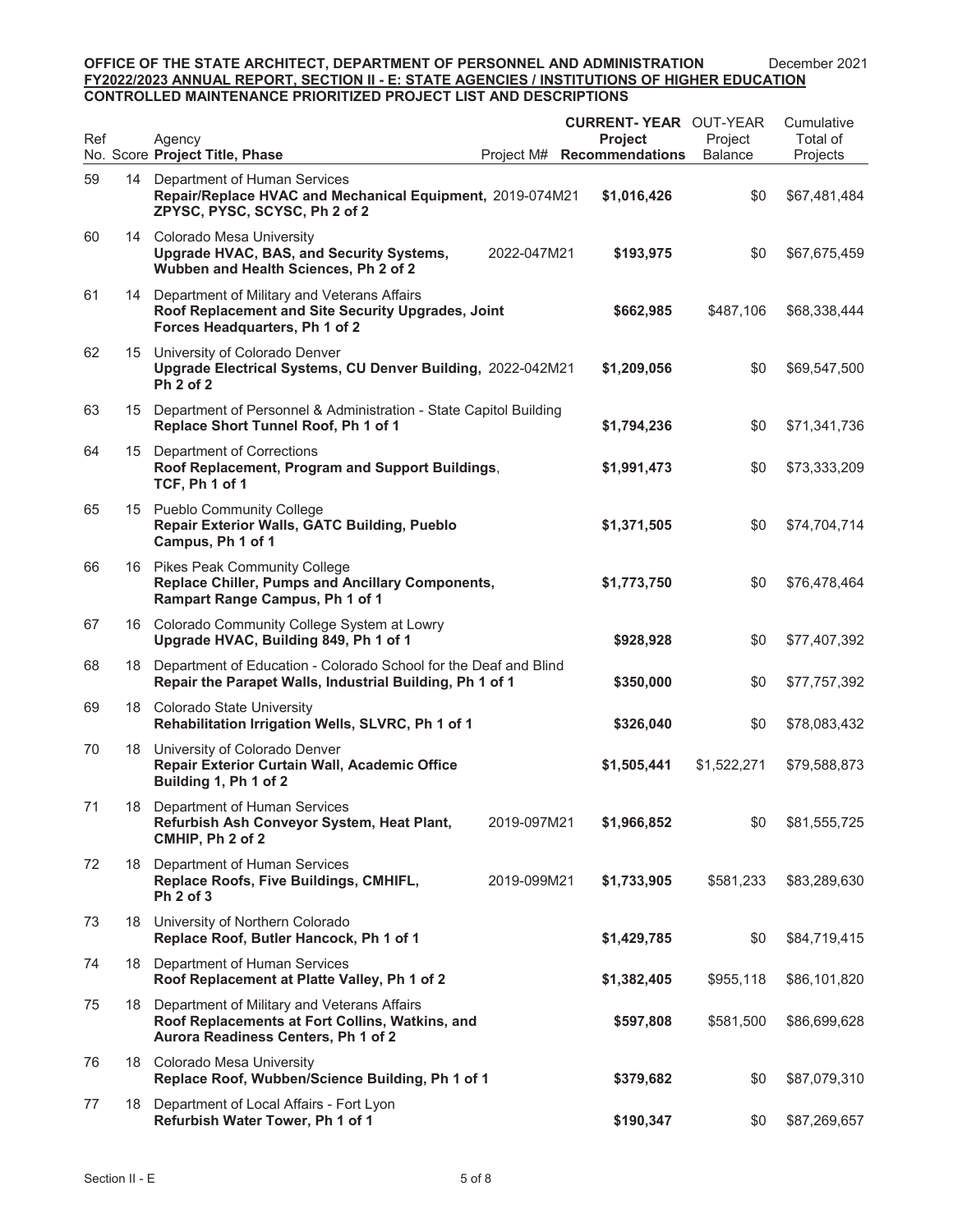| Ref |                                                               | Agency<br>No. Score Project Title, Phase                                                                       | Project M#  | <b>CURRENT-YEAR OUT-YEAR</b><br>Project<br>Recommendations | Project<br><b>Balance</b> | Cumulative<br>Total of<br>Projects |  |
|-----|---------------------------------------------------------------|----------------------------------------------------------------------------------------------------------------|-------------|------------------------------------------------------------|---------------------------|------------------------------------|--|
| 78  |                                                               | 20 Fort Lewis College<br>Replace Fire Alarm Equipment, Multiple Buildings, 2022-049M21<br>Ph 2 of 2            |             | \$1,432,689                                                | \$0                       | \$88,702,346                       |  |
| 79  |                                                               | 20 Colorado School of Mines<br>Remediate Campus Fall Hazard, Ph 3 of 3                                         | 2019-037M18 | \$547,737                                                  | \$0                       | \$89,250,083                       |  |
| 80  |                                                               | 20 Lamar Community College<br>Replace Chiller, Valves, Pipe & Controls, Bowman,<br>Ph <sub>1</sub> of 1        |             | \$627,000                                                  | \$0                       | \$89,877,083                       |  |
| 81  |                                                               | 20 Colorado Community College System at Lowry<br>Replace Chiller, Building 901, Ph 1 of 1                      |             | \$639,075                                                  | \$0                       | \$90,516,158                       |  |
| 82  | 20                                                            | University of Colorado Colorado Springs<br>Upgrade Controls, Columbine Hall, Ph 1 of 1                         |             | \$1,020,018                                                | \$0                       | \$91,536,176                       |  |
| 83  |                                                               | 20 Colorado Mesa University<br>Replace HVAC, Fine Arts Building, Ph 1 of 1                                     |             | \$1,683,875                                                | \$0                       | \$93,220,051                       |  |
| 84  |                                                               | 20 Front Range Community College<br>Replace Roof Top Units, Blanca Peak Building,<br>Larimer Campus, Ph 1 of 1 |             | \$1,985,000                                                | \$0                       | \$95,205,051                       |  |
| 85  | 20                                                            | Department of Human Services<br><b>Repair/Replace Sewer and Steam Producers,</b><br>CMHIFL, Ph 2 of 3          | 2022-051M21 | \$1,666,730                                                | \$1,693,750               | \$96,871,781                       |  |
| 86  | 20                                                            | <b>Red Rocks Community College</b><br>Replace East Wing Roof, Lakewood Campus, Ph 1 of 2                       |             | \$1,482,580                                                | \$1,100,000               | \$98,354,361                       |  |
|     |                                                               | Level <sub>2</sub>                                                                                             |             | Totals: \$54,248,709                                       | \$11,483,314              |                                    |  |
|     | <b>Cumulative Current-Year Project Requests: \$98,354,361</b> |                                                                                                                |             |                                                            |                           |                                    |  |

**Cumulative Out-Year Project Balances: \$27,591,492**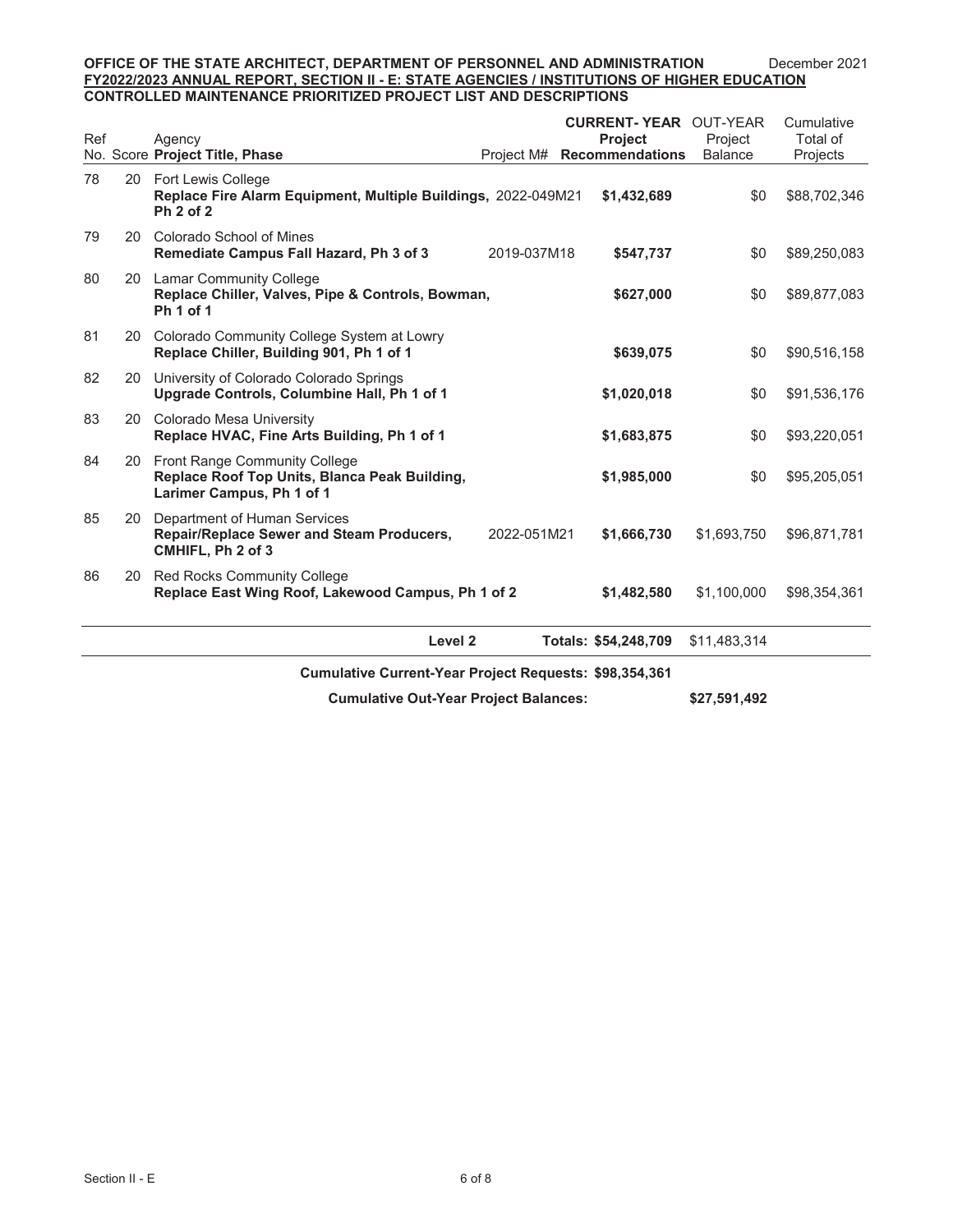| Ref     |    | Agency<br>No. Score Project Title, Phase                                                                                 | Project M# | <b>CURRENT-YEAR OUT-YEAR</b><br><b>Project</b><br><b>Recommendations</b> | Project<br><b>Balance</b> | Cumulative<br>Total of<br>Projects |
|---------|----|--------------------------------------------------------------------------------------------------------------------------|------------|--------------------------------------------------------------------------|---------------------------|------------------------------------|
| LEVEL 3 |    |                                                                                                                          |            |                                                                          |                           |                                    |
| 87      |    | 21 Auraria Higher Education Center<br>Replace Mechanical System, King Center, Ph 1 of 1                                  |            | \$1,909,778                                                              | \$0                       | \$100,264,139                      |
| 88      |    | 21 University of Colorado Colorado Springs<br>Replace Roof, Columbine Hall, Ph 1 of 1                                    |            | \$1,423,323                                                              | \$0                       | \$101,687,462                      |
| 89      | 21 | Department of Corrections<br>Replace Roof, Minimum Living Unit, SCF, Ph 1 of 2                                           |            | \$1,109,909                                                              |                           | \$1,272,062 \$102,797,371          |
| 90      |    | 21 Fort Lewis College<br>Replace Roof, Aquatic Center, Ph 1 of 1                                                         |            | \$1,014,088                                                              | \$0                       | \$103,811,459                      |
| 91      |    | 24 Adams State University<br>Upgrade/Replace Key/Security and Safety, Campus, 2022-023M21<br>Ph 2 of 2                   |            | \$721,310                                                                |                           | \$0 \$104,532,769                  |
| 92      |    | 24 Colorado State University<br>Upgrade Campus Exterior Lighting, Ph 1 of 1                                              |            | \$610,895                                                                |                           | \$0 \$105,143,664                  |
| 93      |    | 24 Colorado Northwestern Community College<br>Lighting Upgrade, Rangely Campus, Ph 1 of 1                                |            | \$107,877                                                                |                           | \$0 \$105,251,541                  |
| 94      |    | 24 Trinidad State College<br>Install Boiler System and Upgrade Associated<br>Building Automation System, Berg, Ph 1 of 2 |            | \$1,993,739                                                              |                           | \$673,200 \$107,245,280            |
| 95      | 24 | <b>History Colorado</b><br>Paint High Bridge, Georgetown Mining and Railroad<br>Park, Ph 1 of 1                          |            | \$792,628                                                                |                           | \$0 \$108,037,908                  |
| 96      |    | 24 Department of Corrections<br>Roof Replacement, RCC, Ph 1 of 1                                                         |            | \$1,492,686                                                              | \$0                       | \$109,530,594                      |
| 97      |    | 24 Colorado State University - Pueblo<br>Repair Roofs, Physical, Heat Plant, and Music<br>Buildings, Ph 1 of 1           |            | \$1,384,639                                                              |                           | \$0 \$110,915,233                  |
| 98      |    | 27 Colorado Community College System at Lowry<br>Install New Windows and Doors, Building 905, Ph 1 of 1                  |            | \$1,260,504                                                              |                           | \$0 \$112,175,737                  |
| 99      | 30 | Department of Human Services<br>Remove and Replace Plumbing and Life Safety<br>Systems, GMYSC, Ph 1 of 1                 |            | \$1,252,543                                                              |                           | \$0 \$113,428,280                  |
| 100     |    | 30 Front Range Community College<br>Replace Roof, Main Building, Westminster Campus,<br>Ph 1 of 2                        |            | \$1,993,000                                                              |                           | \$1,988,000 \$115,421,280          |
| 101     |    | 36 Department of Human Services<br>Roof Replacement at Ridge View, Ph 1 of 3                                             |            | \$1,681,307                                                              |                           | \$3,460,099 \$117,102,587          |
| 102     |    | 36 Colorado Mesa University<br>Improve Building Envelope, AEC and<br>Wubben/Science Buildings, Ph 1 of 1                 |            | \$529,237                                                                |                           | \$0 \$117,631,824                  |
| 103     |    | 36 Department of Human Services<br>Repair/Replace Roofs, 13 buildings at MVYSC,<br>Ph <sub>1</sub> of 3                  |            | \$1,665,261                                                              |                           | \$3,052,339 \$119,297,085          |
| 104     |    | 36 Colorado Mesa University<br>Replace Roof, WCCC Building A, Ph 1 of 1                                                  |            | \$521,107                                                                |                           | \$0 \$119,818,192                  |
| 105     | 45 | Department of Human Services<br>Replace Domestic and Hot Water Heating Systems,<br>NPV, NMF, NMV, and YSC, Ph 1 of 3     |            | \$1,840,806                                                              |                           | \$3,743,045 \$121,658,998          |